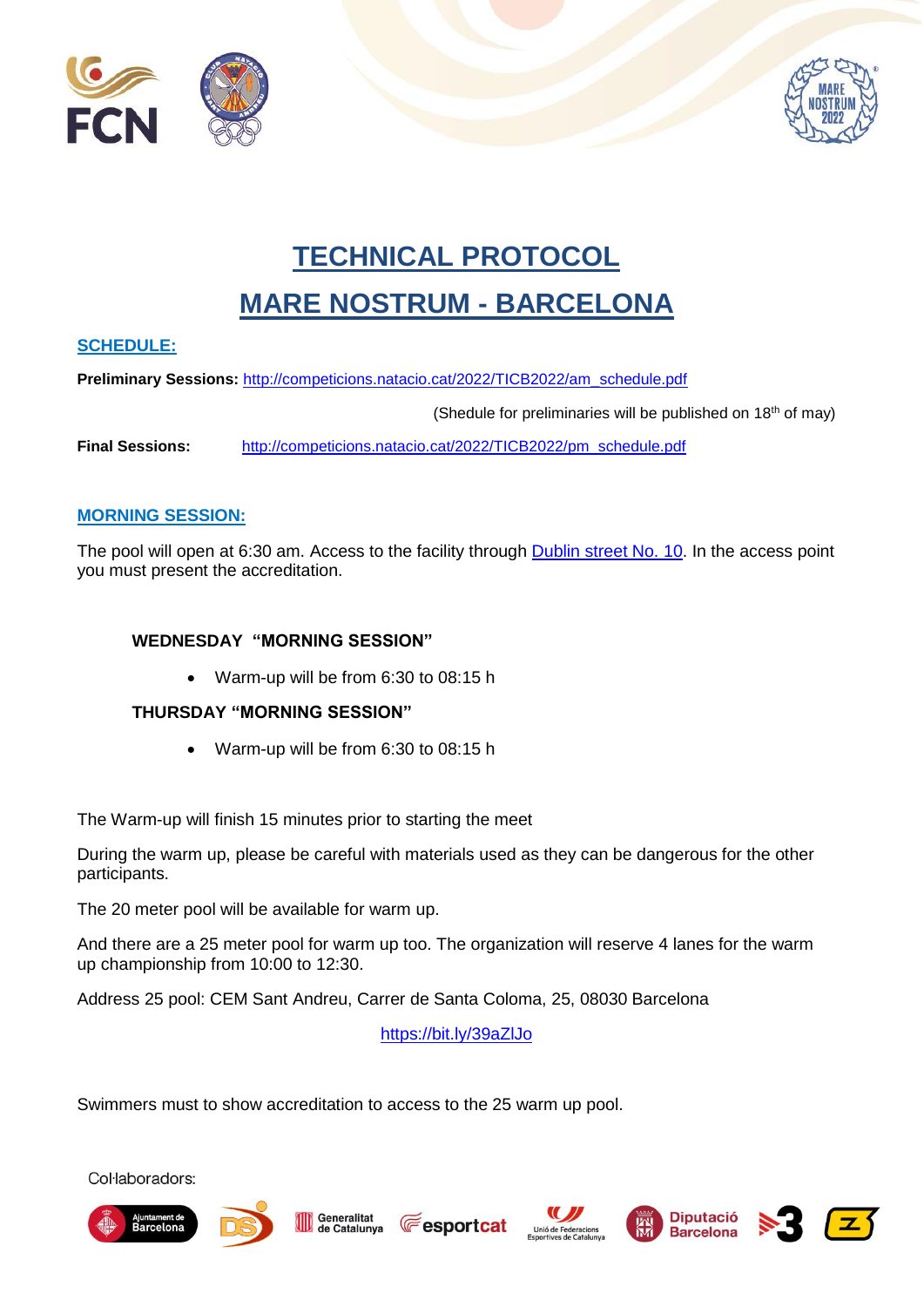

*THE MORNING SESSION (Preliminaries) will start at 08:30 a.m.*

#### **FINALS SESSION:**

*The pool will open at 3:00 p m*

#### **A Finals:**

- Access to athletes participating from 3:00 p.m.
- Warm-up will be from 3:00 p.m. to 4:45 p.m.

*A finals will start at 5:00 pm*

## **B Finals:**

*B finals will start at 7:00 pm*

















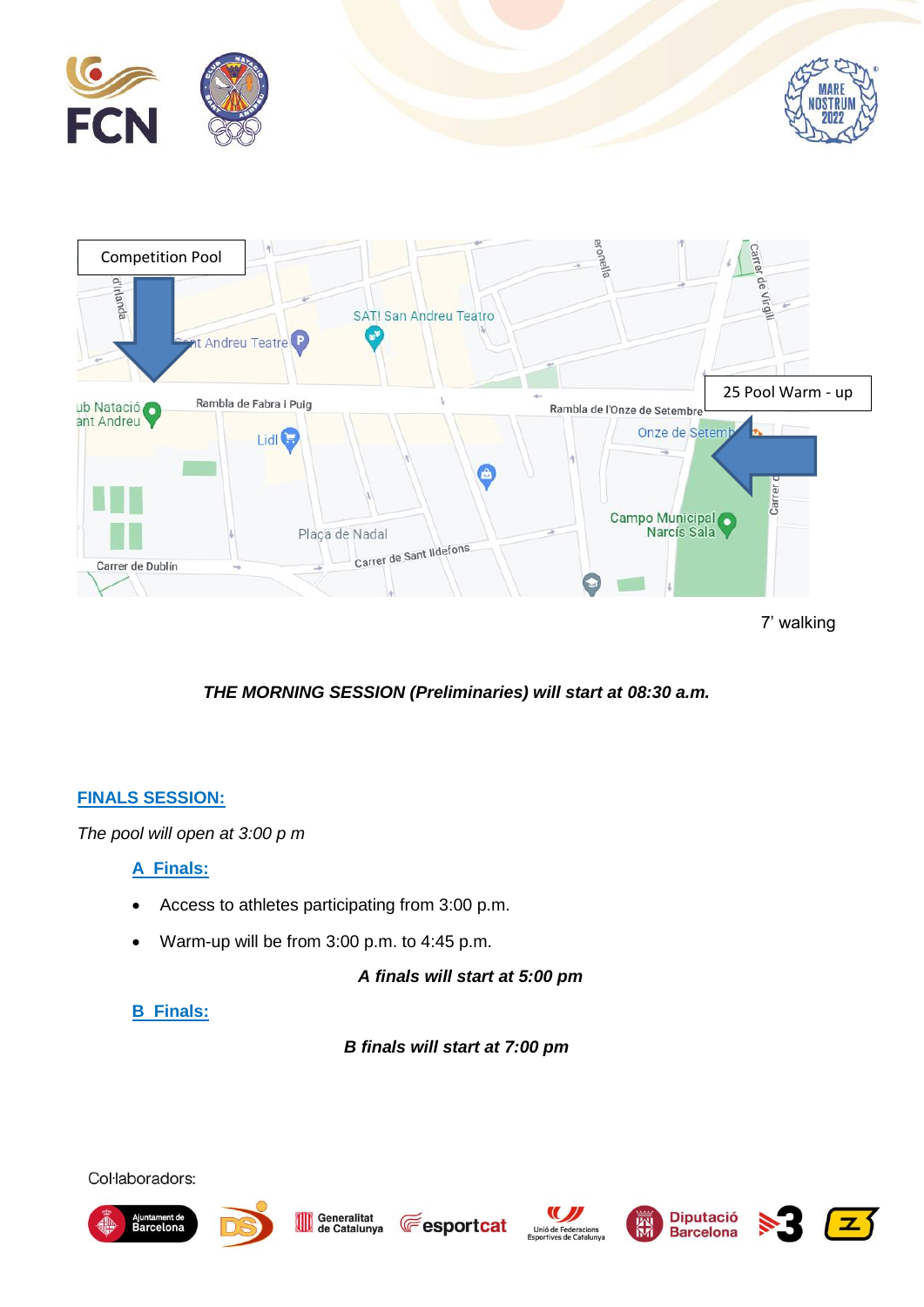



## **Technical Communication**

Due to the high number of entries received in the Barcelona City Trophy and in order to be able to accept the majority participation of the entry swimmers, we inform to participants that the competition will be divided into 2 parts.

- 1. 1st Part: Athletes classified according to the number of heats stablished by the general rules of the "Barcelona City International Trophy".
- 2. 2nd Part: The rest of the swimmers who have not qualified into the number of previous heats. They will be marked into the startslist as Exhibition.

#### *Athletes marked as Exhibition will participate and their results will be valid, but they won't be able to classify for the Finals neither for the trophies.*

Those swimmers who appear as **No Qualify**, will be the unqualified in either of the two parts of the competition.

Provisional timing for morning sessions:

|                     | <b>Wednesday 25/05/2022</b> | <b>Thursday26/05/2022</b> |
|---------------------|-----------------------------|---------------------------|
| <b>First part:</b>  | $8:30 - 12:50$              | $8:30 - 13:10$            |
| <b>Second part:</b> | $13:00 - 14:00$             | $13:15 - 14:15$           |
|                     |                             |                           |

\* Second part: swimmers out of ranking

The 800 freestyle event will be time trail.

The 400 events will be preliminary and Final A.

The other events will be preliminary and Final A & B

The fast heat of 800 freestyle, both male and female swimmers, will be swim in the afternoon session with the A finals. The Slow Heat will swim in the morning at the beginning of the session.













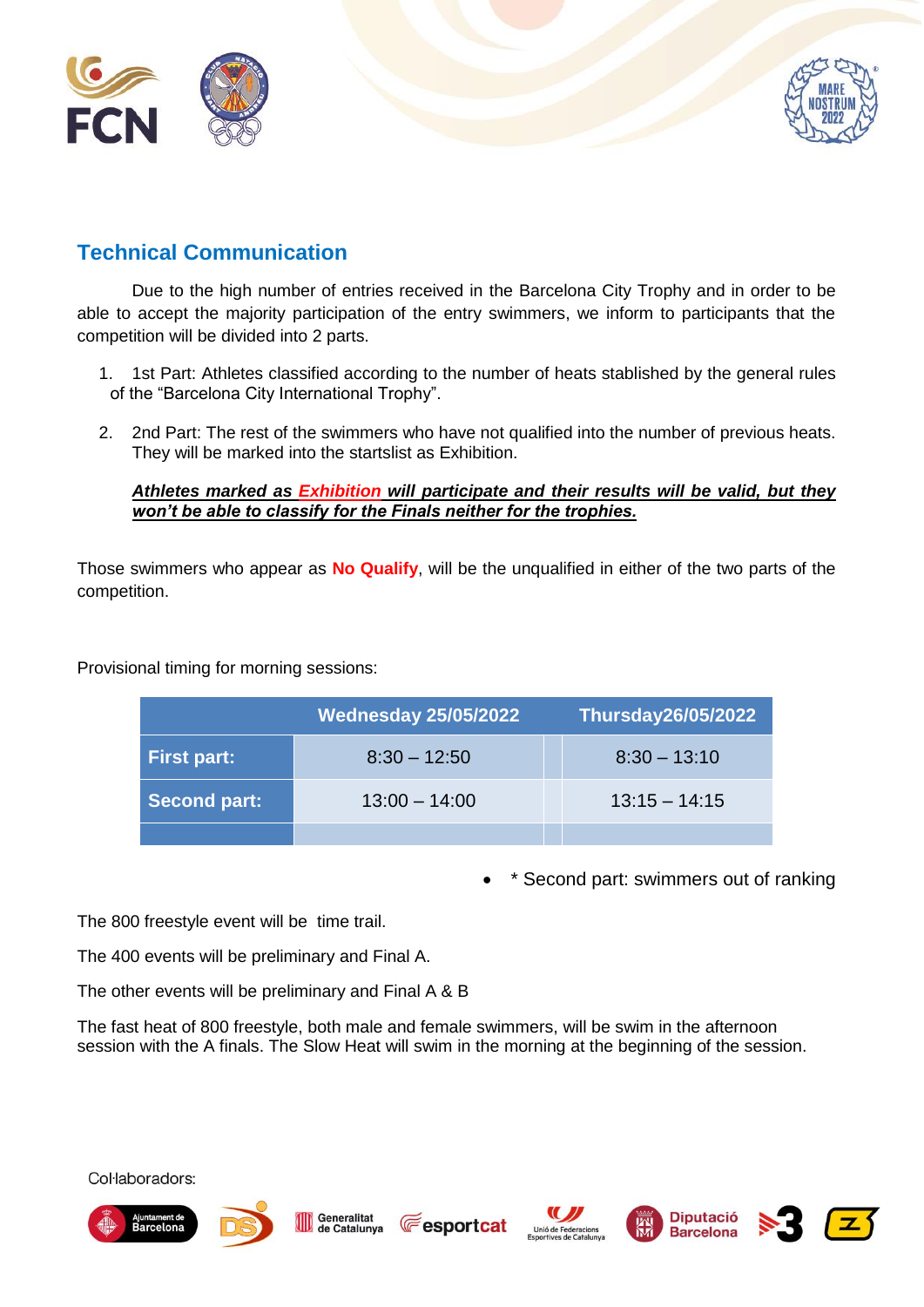



#### **SCRATCHES:**

After the publication of the heats (start lists) Competition scratches (eliminatory or final) will be sent using this form.

## **<https://form.jotform.com/211332322417341>**

In the eliminatory session athletes have up to 60 'before the start of the session.

The scratches for the Finals must be communicated no later than 15 'after the end of morning's session in order to fill the places with the reserve swimmers.

On the [results web](http://competicions.natacio.cat/2022/TICB2022/) there is a section where the scratches will be posted for yours final control.

Final composition follow-up (with scratches)

#### **HEATS:**

THERE WON'T BE DELIVERED ON PAPER START LIST AND FINAL SERIES, ALL THE INFORMATION WILL BE ON THE WEB

#### **FINALS:**

In the B final, there will be three stand-by swimmers. Once the competition is finished (morning), we will post the results on the Mare Nostrum web, so you may check to see if your swimmer is included to swim the B final.

If there is a scratch in the A final, we will contact the club or team to fill out the A final.

The results will be published on the official website of the competition.

*Results will be<http://competicions.natacio.cat/2022/TICB2022/>*

There will be 3 reserves swimmers for B Finals















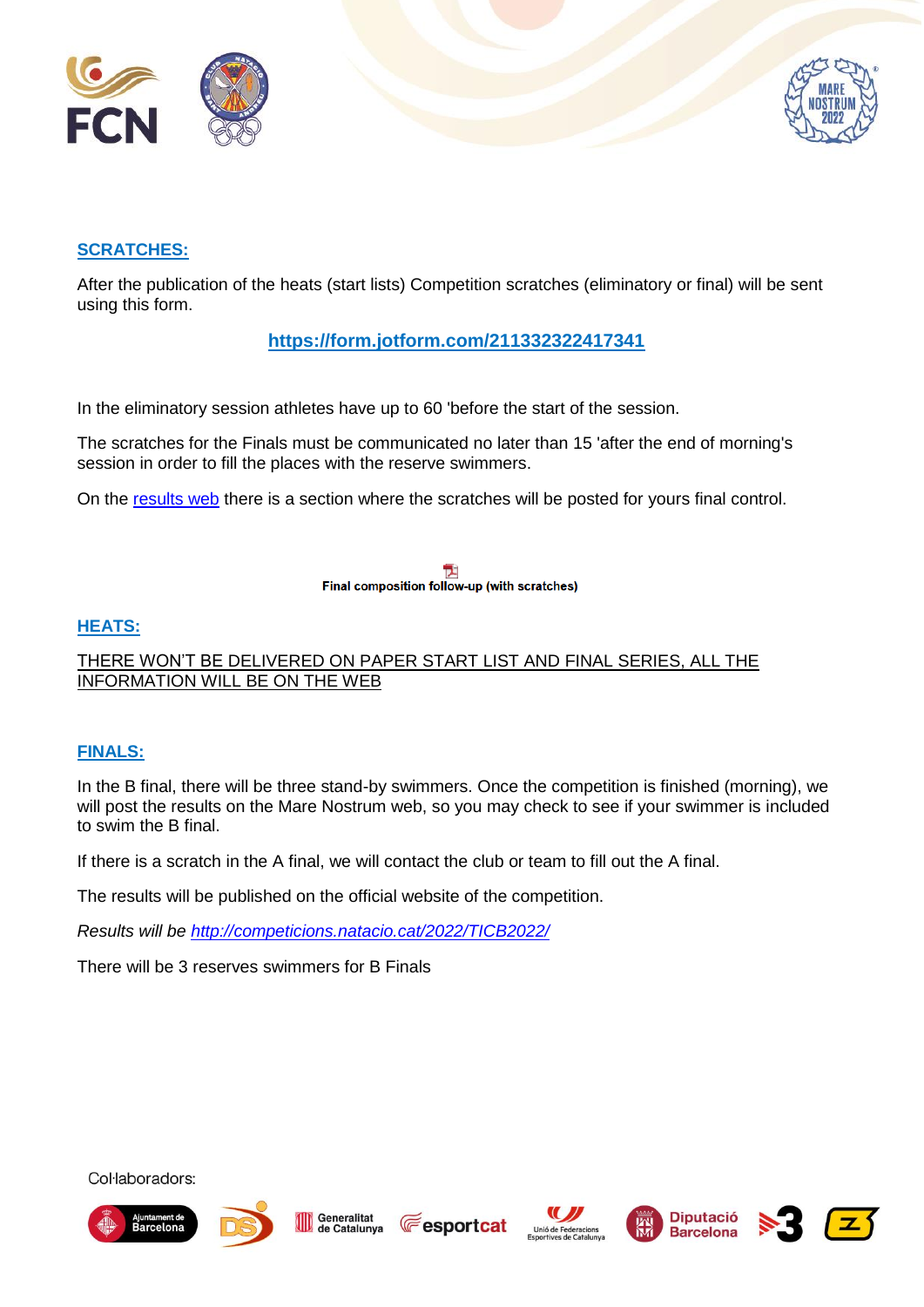



#### **CALL-ROOM:**

It is l*ocated beside the stairs where you enter the pool.*

*The athletes will receive a plastic bag for individual use where they can store their clothing and sports shoes used prior to the competition (it is recommended to use the essentials).*

*For either eliminatories or finals, the athletes must access the Call room between 10-12 minutes before the estimated start of each of the events.*

*In the morning session, swimmers must remain in the pool before the next heat starts with the exception of the backstroke events.*

*50m events will take place on the opposite side of the pool from the rest of the events. But athletes must go to the Call room.*

*Swimmers must leave the pool area using the stairs located on each side of the pool.*

#### **SWIMSUIT CONTROL:**

*Only FINA approved suits will be allowed.<https://www.fina.org/swimming/approved-swimwear>*

#### **MEDICAL SERVICE:**

*Medical services will be available each morning from 8:00 am to 2::30 pm and in the afternoon from 4:00 pm to 8:00 pm.*

*If any swimmer needs to get a antidoping test, you must request it to from the competition manager. You will be responsible for the cost.*

#### **PHYSIO ZONE**

*A massage/therapy zone will be provided in the solarium.*

#### **BIOMECHANICS ZONE**

*There will be an area provided to film the meet from the stands at the 25m mark.*

#### **MEDAL CEREMONY:**

*During A finals, there will be a medal ceremony after every four events.*













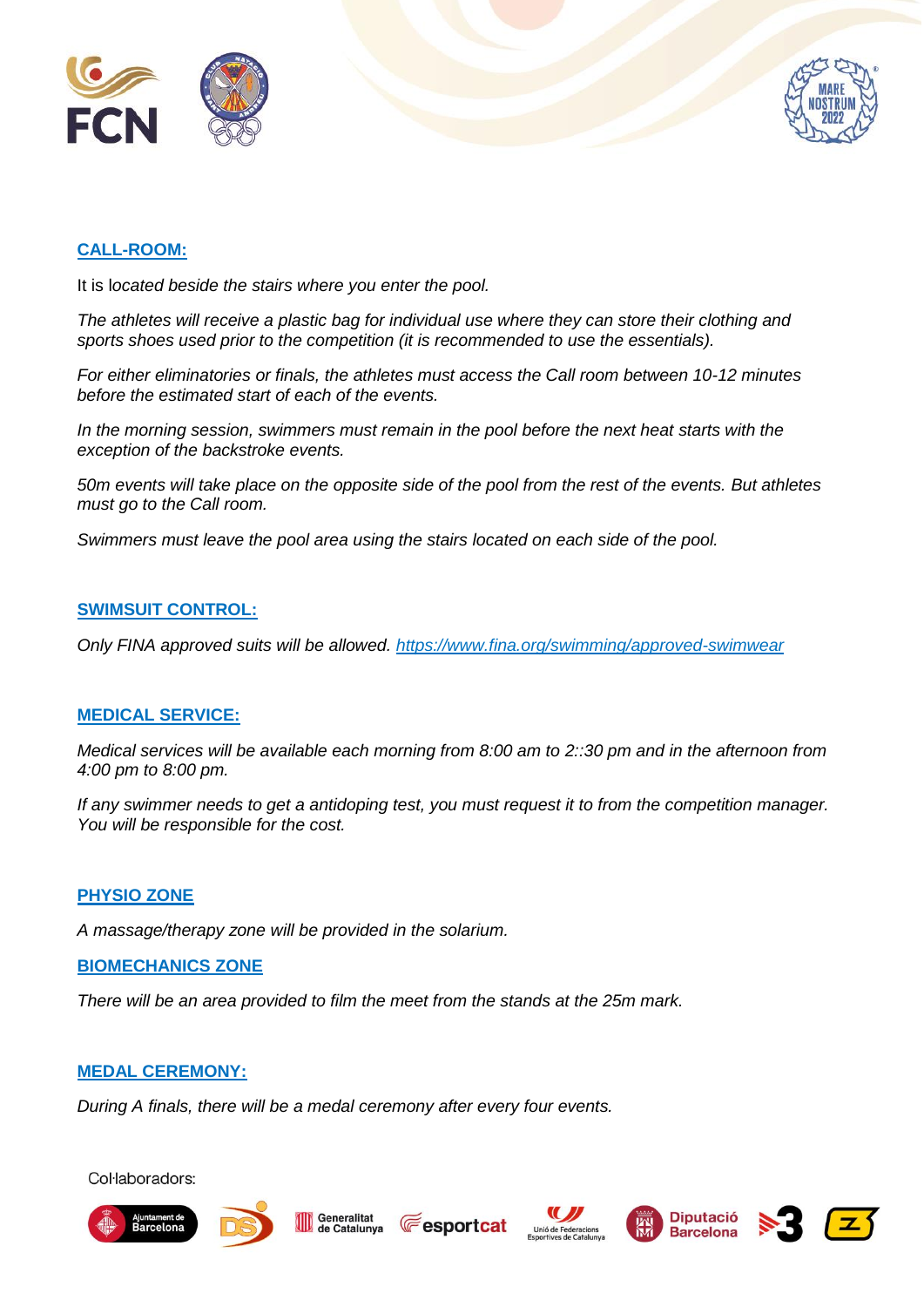



To expedite the meet, swimmers that are among the first three places must wait next to the call room (inside the pool area) in order to receive their awards, after they finish their event.

*There will be live TV transmission of the events, so waits and pauses will not be allowed.*

#### **EVENTS AWARDS**

The money awards will be collected in the offices next to the call-room, located in the hall area.

We have informed to all of the countries and participating teams that to be able to collect the money awards, it is mandatory to provide us with the requested documents (tax form completed and passport copy).

## <https://form.jotform.com/211374108793053>

Without the documents, we will not be able to give the money awards during the competition. In this case, we will make a bank transfer, as soon as the requested documents are received by the organization.

#### **AWARDS AND CLOSING CEREMONY:**

*Swimmers who make records for the Ciutat de Barcelona, Mare Nostrum, European Record or World Record are obliged to collect the prizes at the end of the competition on Thursday (around 8:30 p.m.). A special award is also given to the best FINA Male best and the best FINA Female best.*